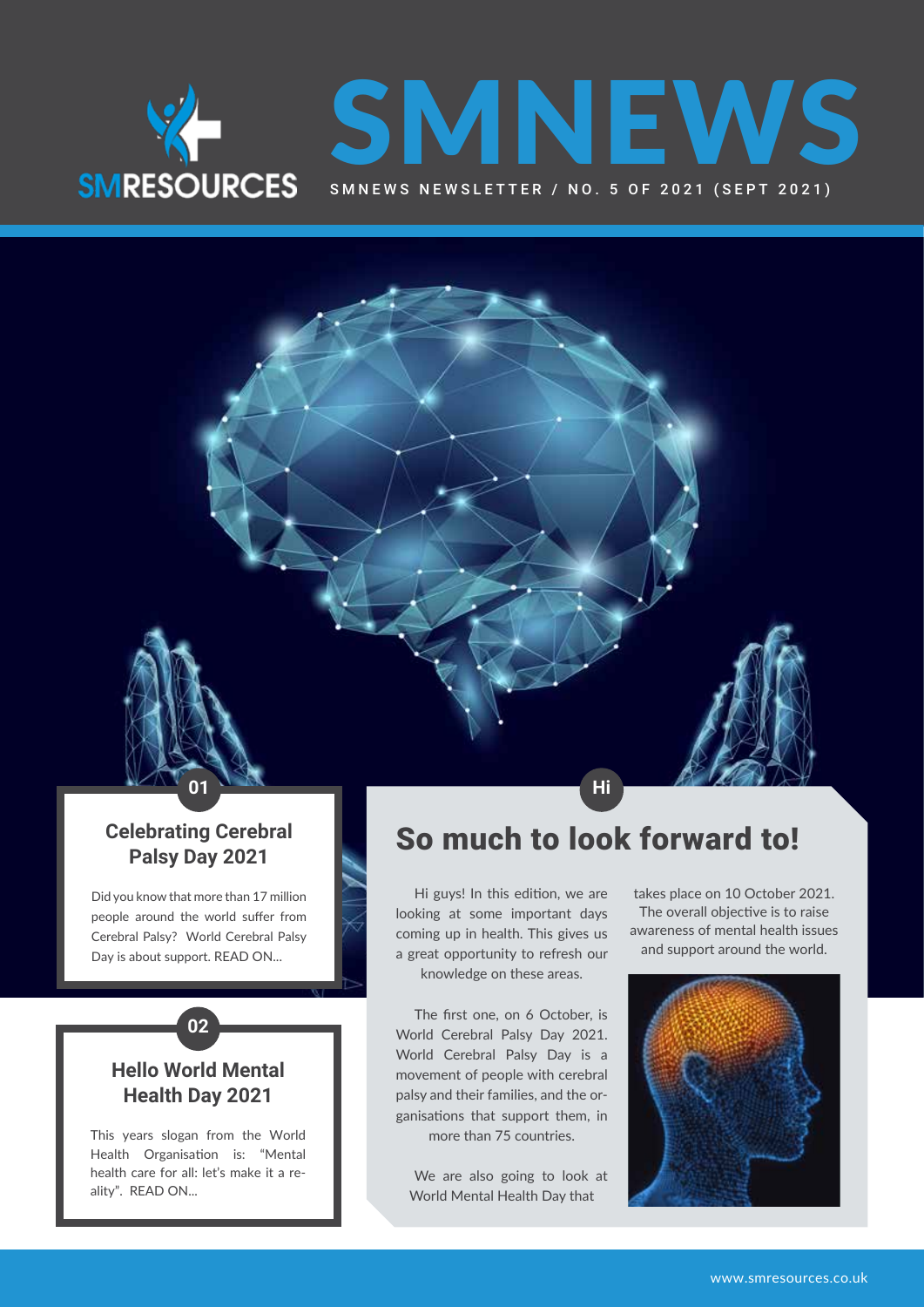# **World** Cerebral Palsy Day

Cerebral palsy (CP) is a group of disorders that affect a person's ability to move and maintain balance and posture. CP is the most common motor disability in childhood. - CDC



*A word from our "Babs", the boss of all this Ops & Business Development. Hi Guys, here is a bit more about Cerebral Palsy. Like with all our patients, we need to work with them with care and love!*



06 October 2021 is World Cerebral Palsy Day. Did you know that more than 17 million people around the world suffer from Cerebral Palsy?

"Cerebral palsy (CP) is a group of disorders that affect a person's ability to **move** and **maintain balance** and **posture**. CP is the most common motor disability of childhood. About 1 in 345 children has been identified with CP according to estimates from CDC's Autism and Developmental Disabilities Monitoring (ADDM) Network. CP is more common among boys than girls, and more common among black children than among white children. Most (about 75%-85%) children with CP have spastic CP. This means that their muscles are stiff, and as a result, their movements can be awkward. Over half (about 50%-60%) of children with CP can walk independently. About 1 in 10 children identified with CP walk using a hand-held mobility device.

Most CP is related to brain damage that happened before or during birth and it is called congenital CP. A small percentage of

CP is caused by brain damage that happens more than 28 days after birth. This is called acquired CP. The specific cause of CP in most children is unknown.CP is typically diagnosed during the first or second year after birth. If a child's symptoms are mild, it is sometimes difficult to make a diagnosis until the child is a few years older. With the appropriate services and support, children and adults with CP can stay well, active, and a part of the community. Read the stories of children, adults, and families living with CP." - CDC. So 06 October 2021 is a day to to celebrate and support those living with CP.

#### **Caring for Cerebral Palsy Patients**

Our staff play a significant role when it comes to caring for patients with CP, whether young or old. Even if you have not had much exposure to such patients in the past, their needs are just the same as anyone else… its just their mobility that's a bit tricky. Most adults who have been cared for well on the CP journey, are able to work, and lead a full life. They enjoy wonderful careers and fulfilling family lives.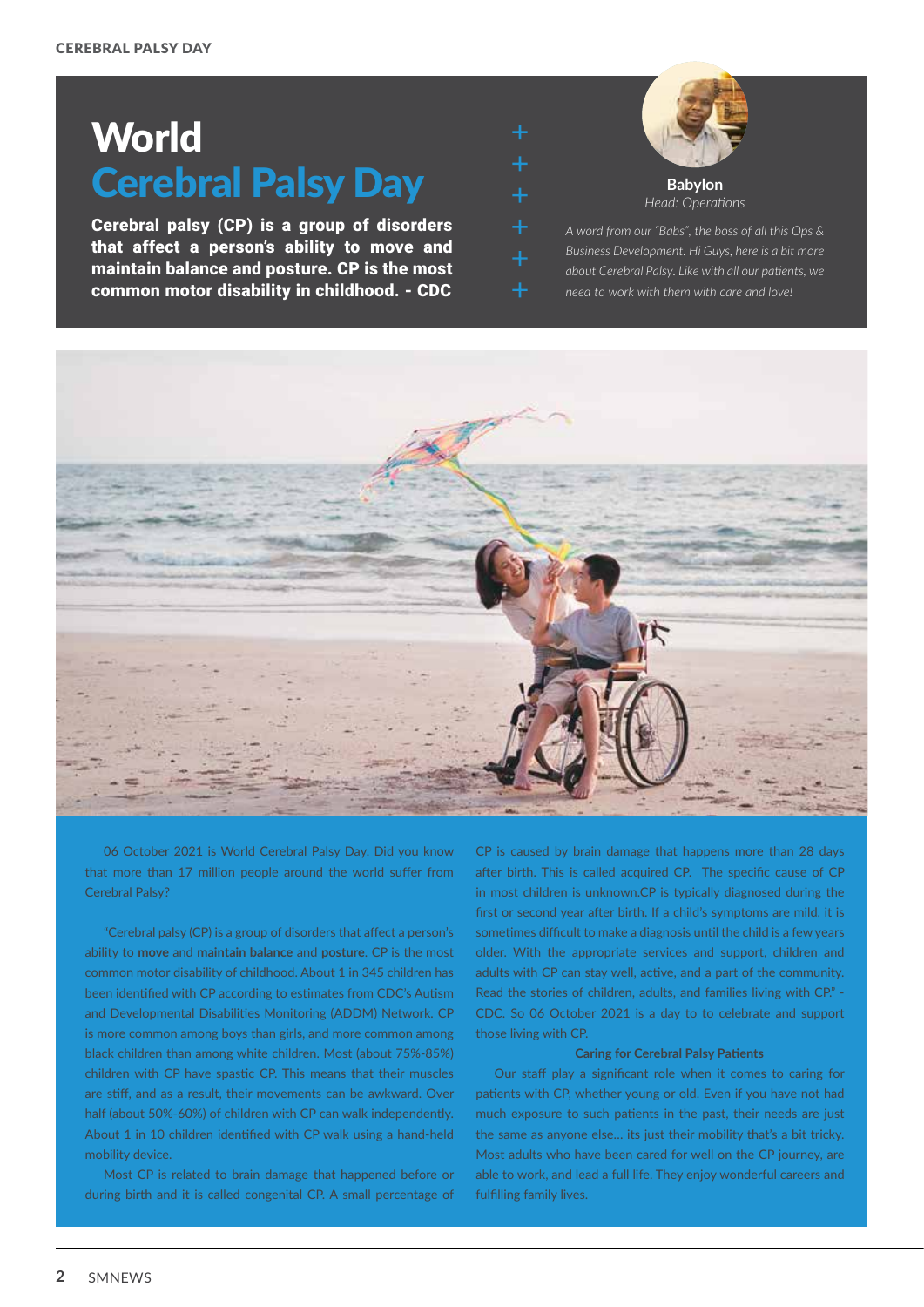## Government says, Care Workers must..

"Self-certification" for Care Workers who do not want to have the Covid-19 jab will no longer be permitted. Carers must use a new Government approval scheme.

Healthcare employees that feel they should be exempt from receiving the Covid-19 vaccination will no longer be able to "self-certify" and will instead be required to use a governmentsponsored program for confirmation of their exemption. [Click HERE](https://www.gov.uk/guidance/covid-19-medical-exemptions-proving-you-are-unable-to-get-vaccinated#how-to-apply-for-and-receive-your-covid-pass-medical-exemption)

As stated by the government, Carers will have to submit an application that will be clinically evaluated before their exemption is approved.

The change follows the 15 September introduction of a temporary self-certification system.

If you had already used the self-certification scheme, you have a 12-week window to have your exemption approved or get the Covid-19 vaccine in order to work in a care facility.

Following the introduction of compulsory Covid-19 vaccinations for English adult social care workers, unions have expressed worry about an "exodus" of employees.

Care Workers are asked to call 119 to request a medical exemption for the Covid-19 vaccine, and an application form will be sent to them.

Care Workers will be given notice of the results of their application once it has passed a clinical evaluation. As the National Care Forum's chief executive officer, Vic Rayner, has alerted, the 12-week window for hospital workers who consider they are exempt from the new regulations ends on December 23. Don't be caught out on this!



**As a company, we have not issued a directive for mandatory Covid-19 vaccines, but we do encourage everyone to be vaccinated. Its up to you!** 

## COVID-19 highlights how truly INTERDEPENDENT we all are. How reliant we are on cooperation, communication, and compassion to successfully combat the virus.

 *-Jacinda Ardern, PM of New Zealand*



## In Case We Haven't Met - AGAIN!

As is the world we live in today, and with Covid19 still rampant, we might not have gotten to know each other as we should! The world has changed and a lot of what we do now is online / virtual. So in case we've never met, hello from Management to you!!



### Willias Zvobgo - "The Pointing Guy"

Willias is our Managing Director, yup, the Big Boss! He is responsible for ensuring that we are all in a job and that the ship sails smoothly!



### Babylon Zvobgo - "The Cameraman"

Babylon, affectionately known as "Babs" is the Operations & Recruitment Director! Your CV needs to impress Babs before you can make the cut with us.



### Mutsa Kada - "The Awesome Lady"

Mutsa is responsible for Human Resources & Training. She ensures that the company is compliant in terms of policies, and that staff participate in CPDs.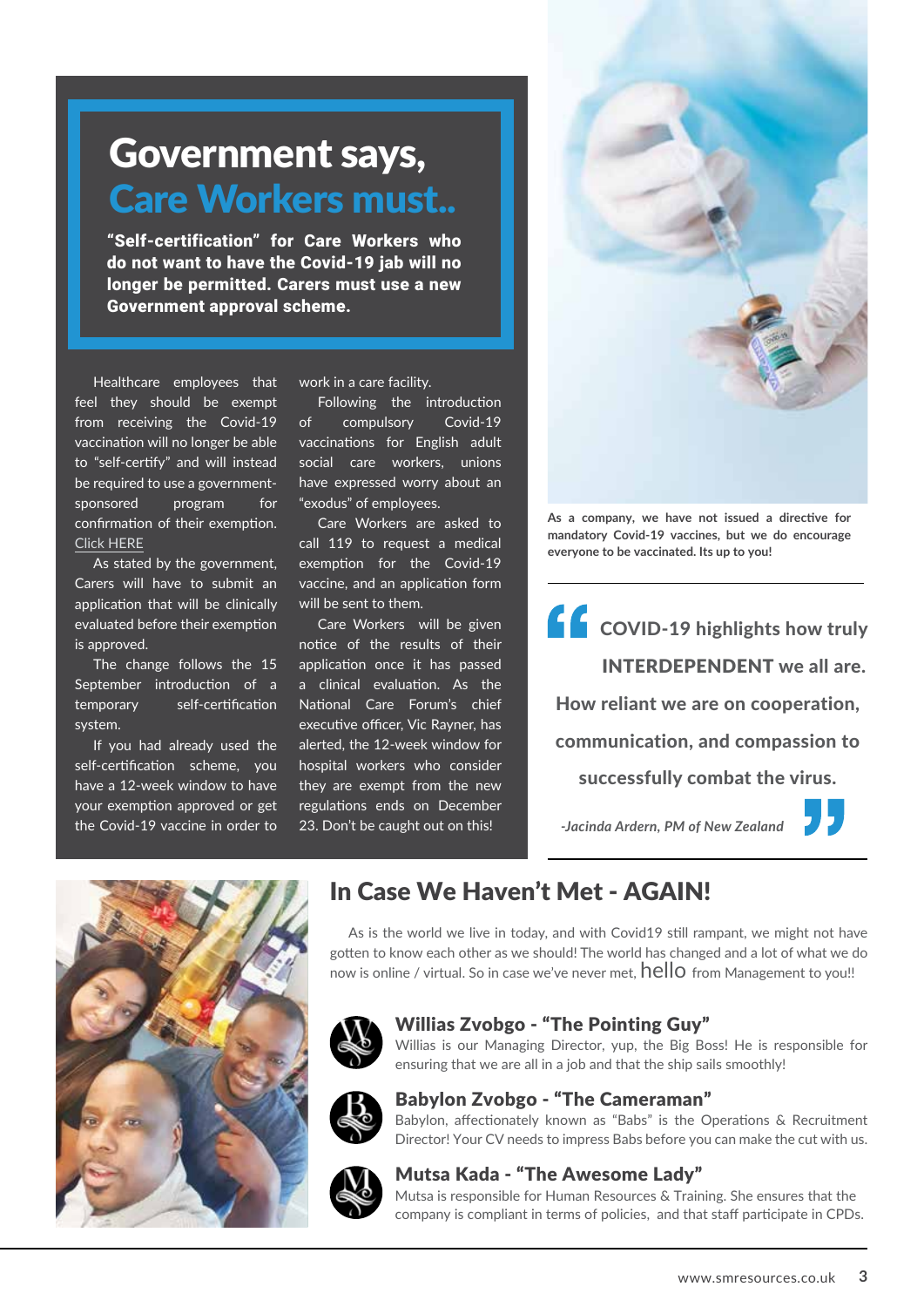



**Wear your green ribbon on 06 October for Cerebral Palsy Day, in solidarity with sufferers and their families.**

## Caring for a CP Patient? Here is some advice

Cerebral palsy is a kind of condition that has an effect on a person's ability to walk, perform motor skills, and maintain muscle tone, among other things. Generally, if the child's brain has been harmed before birth, this issue may develop in the future. They may also have difficulty interacting orally, hearing difficulties, and learning difficulties. If you have a patient with cerebral palsy, it is always preferable to employ a carer to provide them with support. Caregivers assist them in carrying out their everyday responsibilities effectively. Every parent is unique in their own way. Some people have spare time to devote to their cerebral

palsy sufferer, while others don't have much spare time. As a result, the caregiver plays an essential part in their lives.

The type of care we provide as healthcare professionals will directly impact on the quality of life of the CP patient. A well planned and thought out routine will help in managing the care of the patient. Given that mobility is a major core challenge, the carer must be cautious of all aspects of a patients day-to-day routine, from eating, bathing to dressing and going about their normal activities. As such, our high standards of care must always be maintained.

# CP Patient Care Advice

Assist with personal hygiene tasks - Intellectual palsy patients have limited muscle and strength. As a result, kids are unable to perform some activities on their own, such as washing their faces, brushing their teeth, and bathing. The caregiver will assist them with each activity to ensure their hygiene.

Food assistance: is another important job activity that caregivers have performed for their cerebral palsy patients. Their primary duty will be to assist them in drinking and eating meals. It is difficult for CP children to prepare their own dinner or lunch. Because they have little muscular strength, they need help from caretakers. Caregivers have to be mindful of their food consumption; how much they consume and how often they consume are essential.





### Daily Personal Care is required

Daily personal care is required - Absolutely Yes, CP patients lack the muscular strength to don clothing properly. As a result, caretakers must assist them appropriately in wearing clothing. They will show you how to dress comfortably. Caregivers must set a specific objective in order for it to be attainable. They may need to bathe & comb their hair, which enables them to dress properly.

### Check their movement all the time

Monitor their movement – A CP patient has no clue how to do everyday tasks. You must educate them every day and carefully observe how they acquire their learning methods. You may have to focus on them at all times to determine how they are learning and what areas they need to work on.



**Willias Zvobgo** *Managing Director*

## So in conclusion - Show skill, support & extra care!

Working with CP is not easy, but we know that you can provide the support and compassion to our patients, as they too have trusted us to work without hesitation and judgement. You need to be able to know how to work with their mobility. Planning is everything, especially if your CP patient leads an active and outgoing lifestyle. A trip to the mall can be hectic if not properly planned from exiting the house, loading the patient into the car, up to trying on items in the mall. The devil is in the detail. So a lack of planning will always be your biggest downfall. Good prep and planning = happy patient and happy carer / nurse.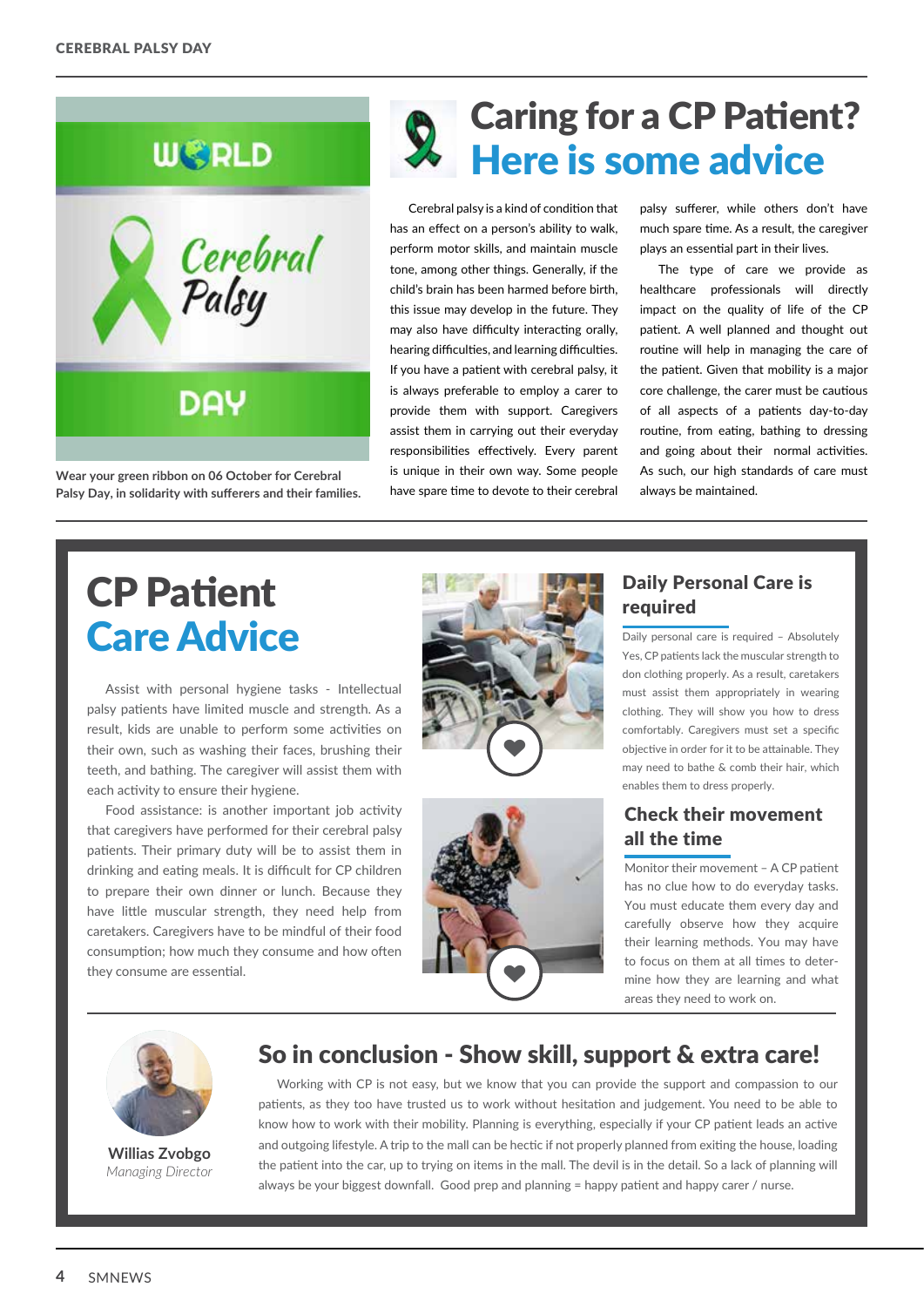

## Cerebral Palsy - *Breaking Bad*  and reaching for the stars!

Roy Frank "RJ" Mitte is an actor best known for his role as Walter "Flynn" White Jr., a character with cerebral palsy, on the AMC television series *Breaking Bad*. Mitte himself was diagnosed with CP at age 3 and used leg braces and crutches for most of his childhood. By his teen years, in part because of regular exercise, he no longer needed them. Mitte is a prominent voice in cerebral palsy awareness, serving as a spokesperson for actors with disabilities for the Screen Actors Guild and an ambassador for United Cerebral Palsy. - *everdayhealth.com*



## **Cerebral Palsy - overcoming** A significant difference out had similar experiences to the challenges and reaching the summit!

Bonner Paddock's parents noticed early on that he moved differently from other kids, and they knew he'd been born with his umbilical cord wrapped twice around his neck. Yet he wasn't diagnosed with cerebral palsy until he was 11. Before the diagnosis he struggled to keep up with his athletic brothers, and after the diagnosis he continued pushing himself physically. In 2008, he became the first person with CP to reach the summit of Mount Kilimanjaro unassisted. His journey was featured in the documentary Beyond Limits. - *everydayhealth.com*

## Speaking up as an ethnic minority is a challenge in the NHS

 **Minority ethnic employees were less likely than White employees to speak honestly to a "Right to Speak freely Up Guardian" of a different ethnic group because they worried their issues would not be recognized or considered legitimate.**

**Because Rights to Express-Up Guardians are mainly White, this acts as a barrier for minority ethnic employees to report discrimination or other workplace problems via the Guardian network.**

**Difference Matters contains statistics from an online poll of 1,074 employees from eight NHS trusts, with 69 percent being White and 31 percent being Black or minority ethnic.**

**Over 55percent of the total study participants said they had a problem in the past four years that might have been addressed with the help of a Freedom to Speak Up Guardian. Most minority ethnic individuals (62%) than white people (57%) decided not to tell a Guardian about their concerns.**

**A significant difference between the groups was that a** 

**significantly greater percentage of minority ethnic respondents (55 percent) identified discrimination as a source of their problems than White respondents (8 percent ).**

**As a result, 41% of minority ethnic employees said they'd want to talk with a Guardian of the same ethnicity as themselves. They were afraid that someone else wouldn't realize or value their problem. Only 7% of White participants, on the other hand, indicated they preferred a Guardian of the same ethnicity.**

**According to the most current NGO's Freedom to Speak Up Questionnaire, the network of Freedom to Speak Up Guardians is disproportionately White relative to the NHS staff, with just 10% of Guardians having a minority ethnic background in 2020, down by a third from 2019.**

**According to the study, employees from Black and other ethnic groups who did speak** 

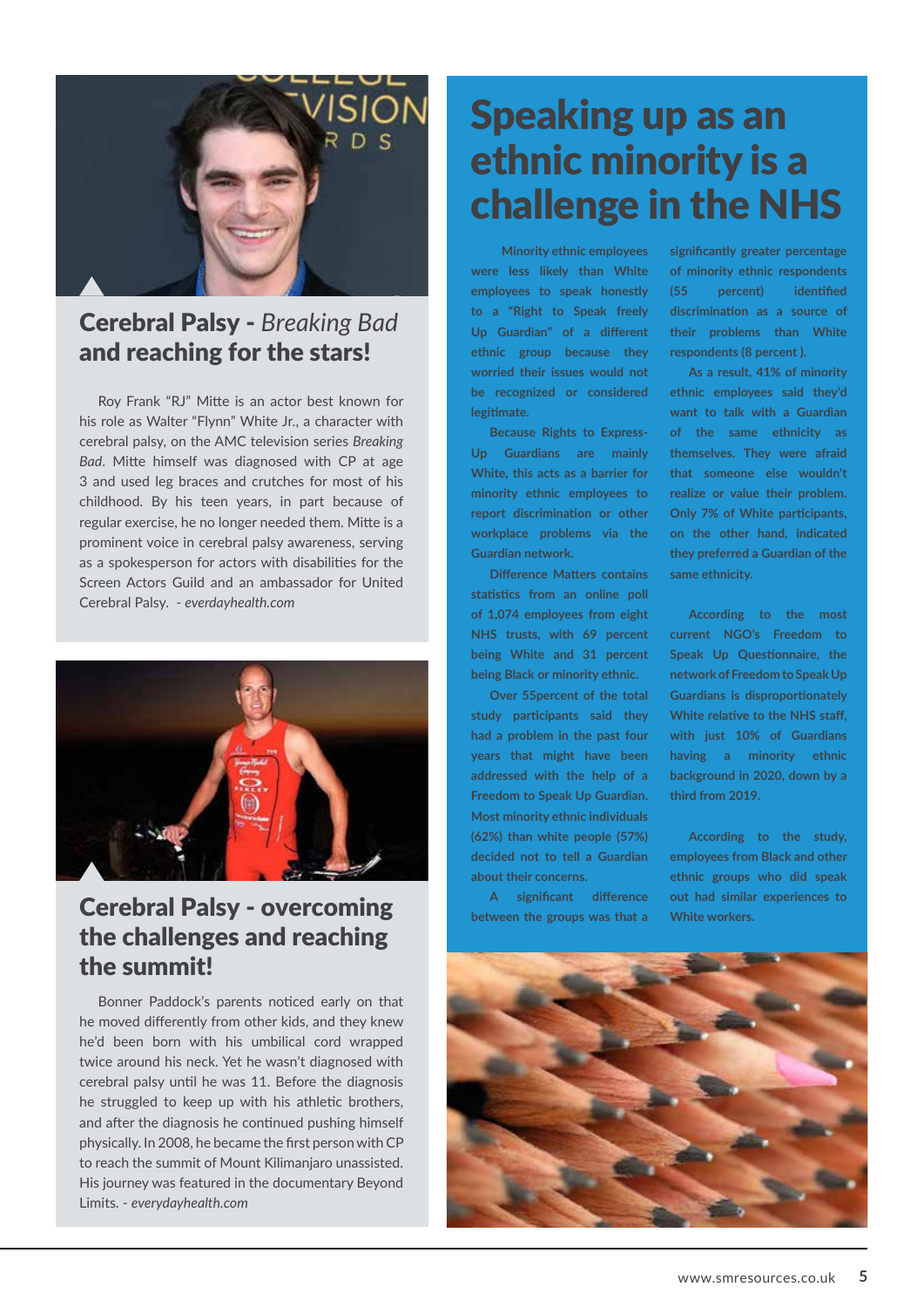

## WHERE IS MY **WORKPLACF**



Ellern Mede; Moorgate, Barnet, & Ridgeway **R** 

The Rotherham NHS Foundation Trust: Rotheram

**Q** 

Inmind Healthcare: Battersea Bridge House Battersea **R** 



Fernbank Nursing Home: West Finchley

# World Mental Health Day A global event! 10 OCT

This years slogan from the World Health Organisation is: "Mental health care for all: let's make it a reality". The overall objective of World Mental Health Day is to raise awareness of mental health issues around the world and to mobilize efforts in support of mental health. - *WHO*

People's mental health has been severely impacted by the COVID-19 epidemic. Many groups have been especially impacted, particularly health and other support staff, students, people living alone, and those with preexisting mental health problems. Furthermore, assistance for mental, neurological, and drug abuse problems has been severely hampered.

There is, however, a reason to be optimistic. According to the World Health Organisation, authorities from all around the globe acknowledged the need to scale up excellent mental health services at all levels. This commitment was made at the World Health Assembly in May 2021. In addition, several nations have developed novel approaches

to delivering mental health treatment to their citizens.

The World Health Organisation will promote the efforts undertaken in some of these nations as part of this year's World Mental Health Day campaign, and will urge all of us to highlight good stories as part of own efforts as an inspiration to others.

WHO will also offer additional information in easy-to-understand formats on how to look after your own mental health and help others. As SMResources, we too will be sharing this literature as we all need decent access to mental health services. Remember, no man is an island. We all need each other. Once we share the information, we hope you will find them most useful to you.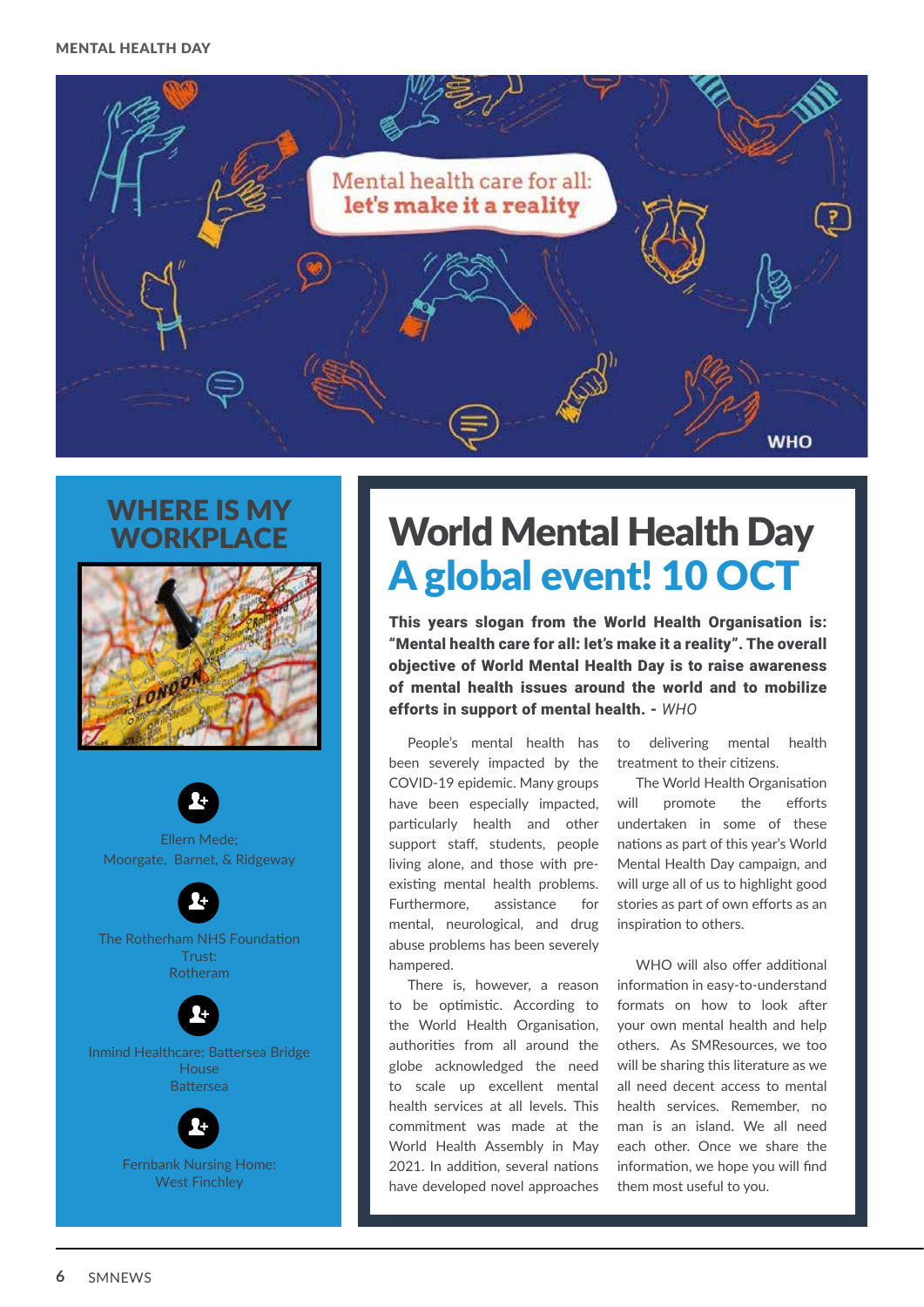# Mental Health Tips For Nurses - You need this!

No one joins the nursing profession expecting a walk in the park. Not only is this a physically hard job, but it is also psychologically and emotionally exhausting as well. It is needed of you to be brave in the face of pain and tragedy while still demonstrating compassion and understanding, and walking this balance can be tough at times.

#### **Don't Put Off Self-Care Until You Have a Day Off**

Self-care doesn't have to take up an entire weekend or a third of your income. In fact, including every day routines is better than "treating yourself" on a weekend or holiday. You may practice self-care by engaging in daily meditation for five minutes, calling an old friend to catch up after a hard day, or relaxing in the tub with a good book. Take a few minutes each day to engage in something restorative, no matter what it is.

#### **Make a commitment to a good nutrition.**

Stress has a cumulative impact, which means that the more worried you are, the more severely any new pressures will affect you. Taking a break for a few minutes to practice deep breathing or sit in quiet with a coffee cup may help you release stress and return to extra focused and invigorated work.

#### **Take Breaks**

Stress has a cumulative impact, which means that the more worried you are, the more severely any new pressures will affect you. Taking a break for a few minutes to practice deep breathing or sit in quiet with a coffee cup may help you release stress and return to extra focused and invigorated work.

#### **Look for a physical activity that you like.**

You're not the only one who feels this way. One of the most common reasons individuals stop exercising is because they haven't discovered one, they like. Physical activity, on the other hand, is critical for psychological health. As per research published in The Lancet, daily exercise is linked to decreased mental health problems.

#### **Consult a therapist or seek counseling.**

It's beneficial to speak with a professional if you're dealing with a mental condition like depression or anxiety, if you've had a particularly tough scenario with a patient, or if you're just anxious. While venting to family and friends is beneficial, a counselor or therapist may provide objective, professional guidance to help you deal with the stresses and problems you encounter at work (and life).





## Safety & Security FIRST!!

- Please wear your Photo identification card at all times within the work premises!
- Keep your personal belongings safe and secure at all times.
- Close your office window and lock your door, even if only out for a minute.
- Do not leave anything visible in your car, clothing is the second most stolen item.
- Report all breaches of security & weaknesses in security to your line manager immediately.
- Challenge unknown people in your workplace IF SAFE TO DO  $SO<sub>2</sub>$
- **Use existing security systems** such as access control, alarm systems, personal alarms, locks.
- Always think safety, be aware of your surroundings and be safe.
- Report all incidents of violence and aggression, loss and theft on the DATIX system.
- Ensure your escape route is clear when dealing with service users and the public.
- Teamwork, Vigilance and Common Sense tightens Safety and Security at work.